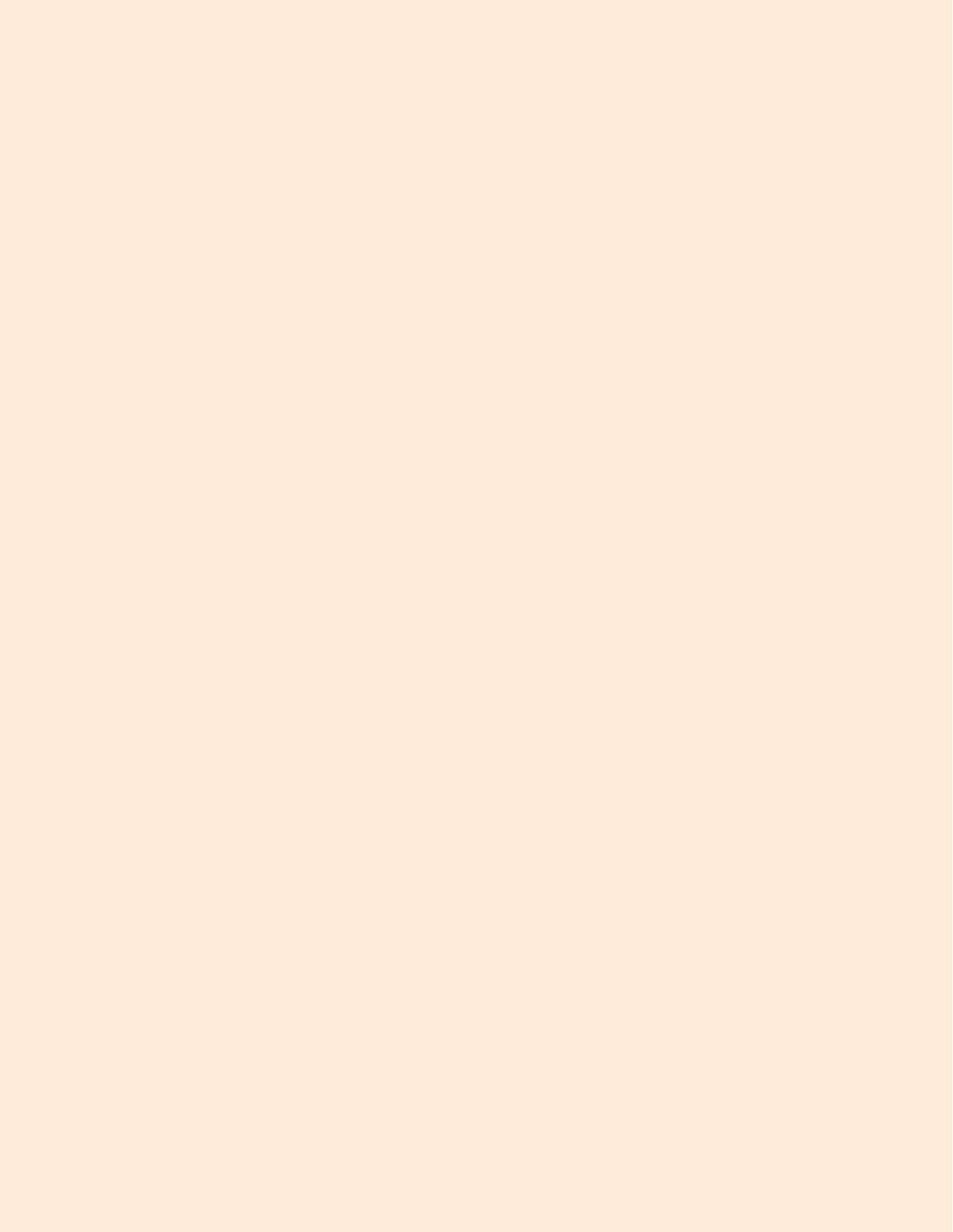## **DYWIDAG Multistrand Anchors**

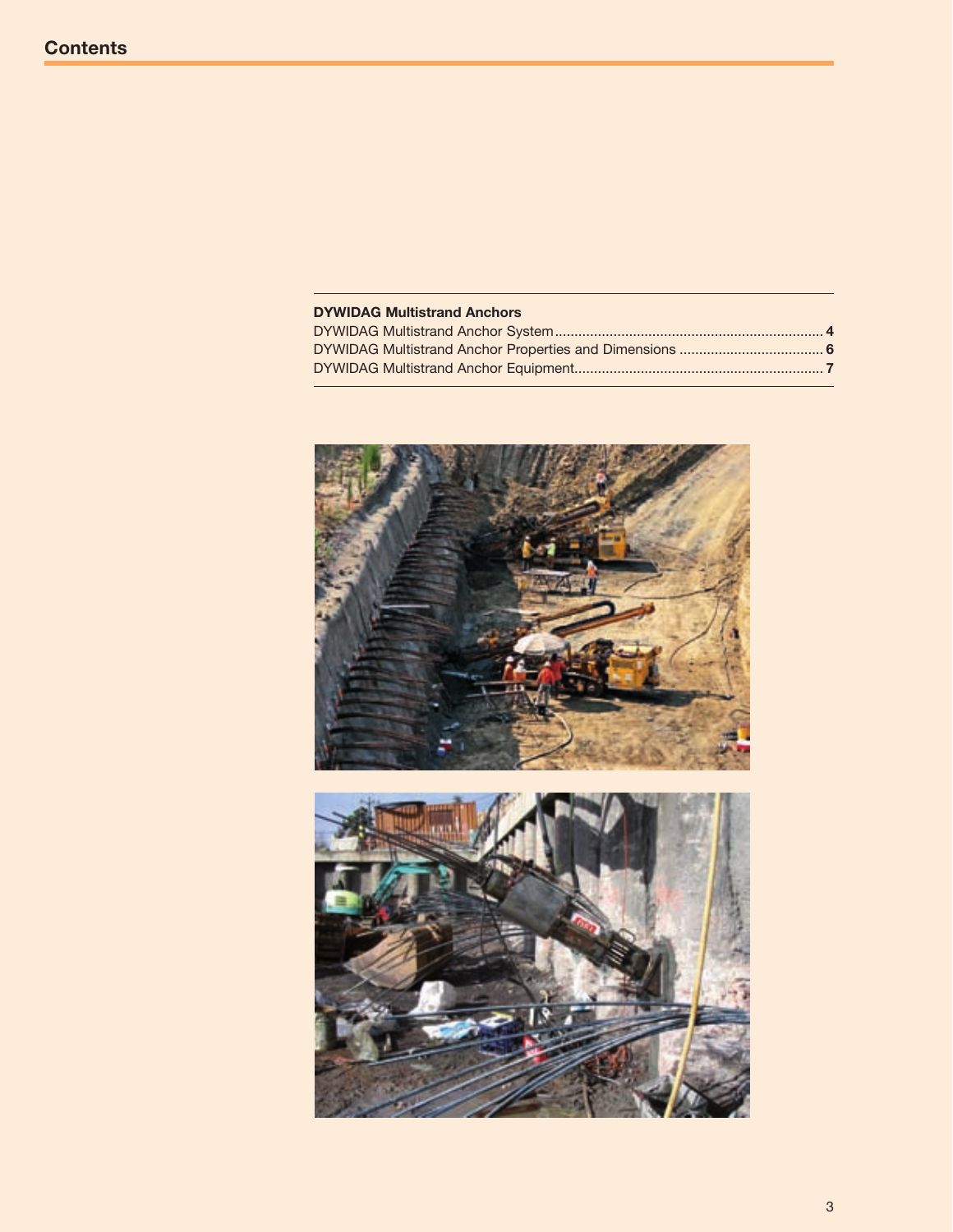#### **General Notes**

DYWIDAG Multistrand Rock and Soil Anchor System is based on the proven prestressing technology of the DYWIDAG Post-Tensioning System and decades of experience in anchor technology. The system is extremely versatile and can be adapted to meet almost any project requirement. Because of their small bending radius, strand anchors can easily be coiled to fit on trucks and are well suited for installation where work space is limited.

#### **Advantages**

- **n** Little space required during transport, storage and installation when coiled in the factory
- **n** Sturdiness against damage ensured through flexibility
- Double corrosion protection is supplied for permanent anchors
- **Easy installation due to relatively** low weight
- $\blacksquare$  Practically no limitation of the working load due to an optional number of strands
- **n** Consistent high quality product due to internal supervision of production
- Each strand is opened, coated with corrosion inhibitor, then closed and inserted in individual sheaths prefilled with corrosion inhibitor
- Pre-fabricated in the factory, minimising assembly time and labour costs on the job site.



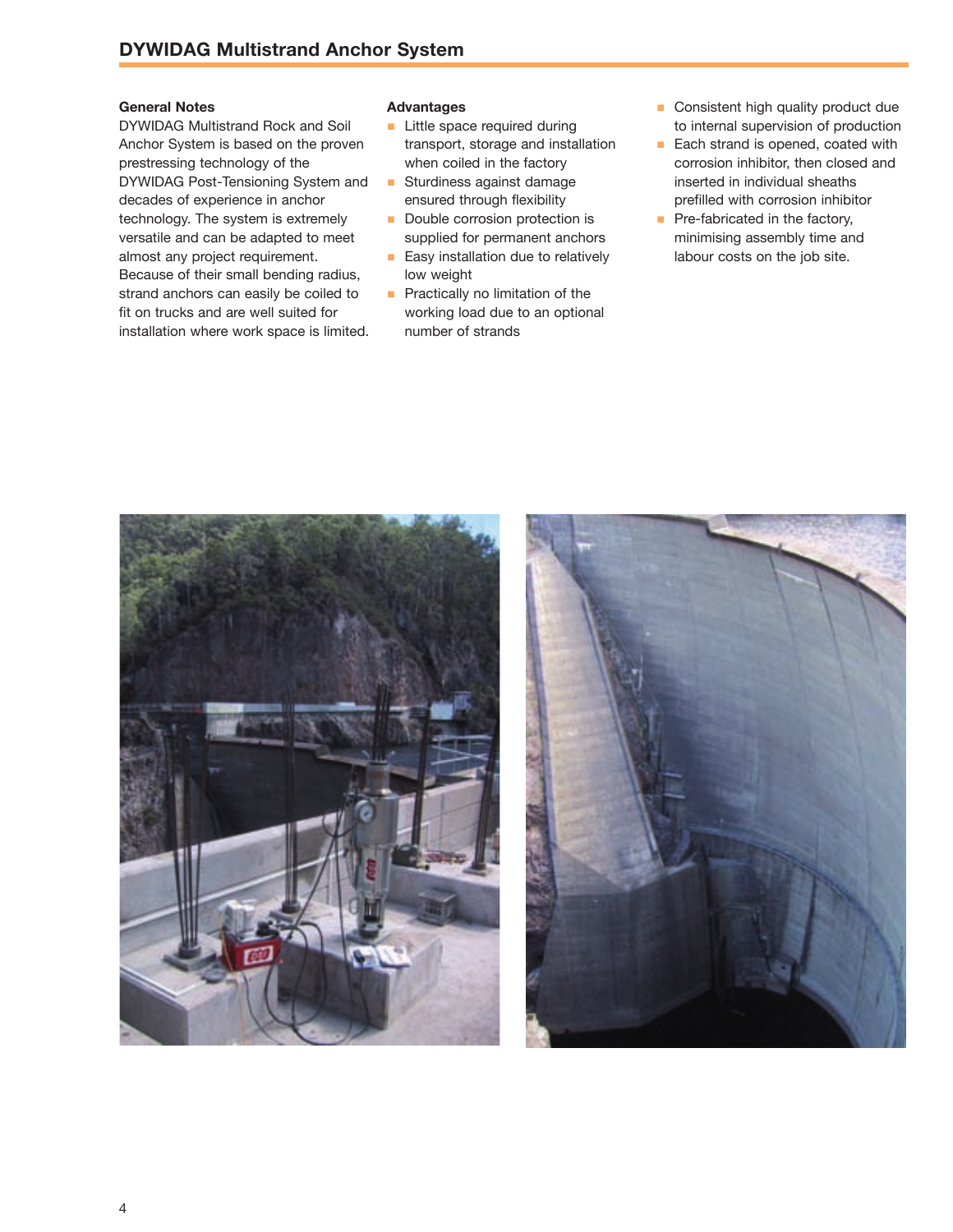**DYWIDAG Multistrand Anchor - Double Corrosion Protection (DCP)** DCP Anchors are used for permanent applications in aggressive or uncertain environments.

Corrugated polyethylene (PE) sheathing covers both the bond and free stressing lengths. The bottom of the sheathing is sealed with an end cap, the top fits inside a grease-filled steel pipe that is welded to the underside of the plate.

Within the bond length, the strands are bare and separated by installing internal spacers to ensure bond to the surrounding grout. Within the free stressing length, each strand is greased and individually sheathed in order to ensure that it is free from the

surrounding grout to allow for tensioning of the anchor. This is achieved in the factory by opening every individual wire of a single strand, passing them through a hot-grease chamber, closing the strand by re-winding it and finally inserting the greased strand into a grease-filled PE tube. This ensures that there is no void and therefore no corrosion ingress.

The anchor head consists of a bearing plate that transfers the anchor loads to the rock or structure, a wedge plate with tapered holes and 3-part wedges that grip onto the strands. During tensioning the strands are pulled simultaneously with a multistrand hydraulic jack, resulting in the strands stretching within the free length.

When the desired load is achieved, the wedges are pushed against the wedge plate, the tensioning jack is released and the wedges grip on the strands as they are drawn into the tapered wedge plate holes.

Hot-dipped galvanised steel protective caps are placed over the wedge plates after tensioning.

All DYWIDAG multistrand jacks are self-centering by bearing directly on a locating ring that is machined on the wedge plates. This is to prevent wire breakage due to misalignment and also reduces wedge seating losses.

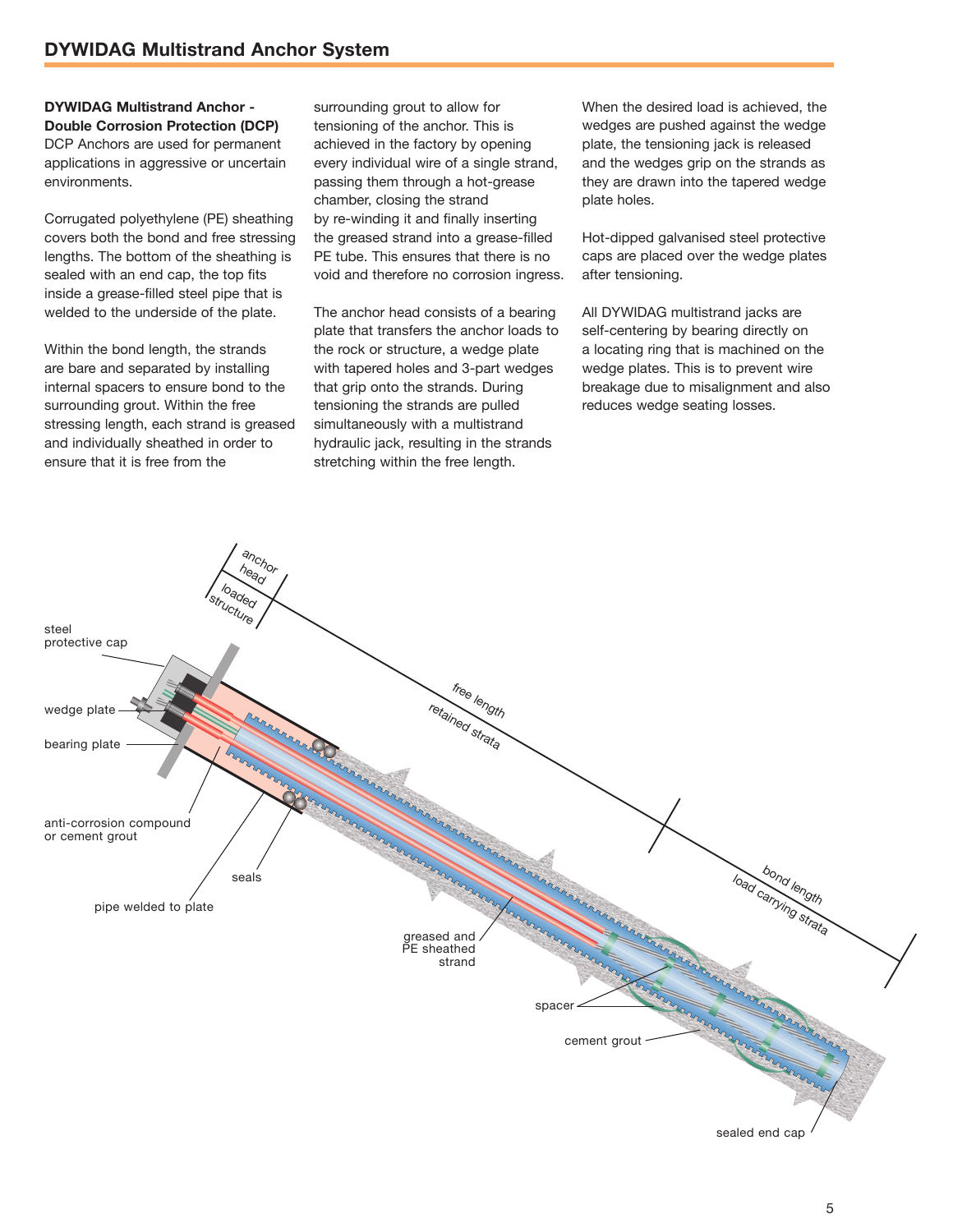# **DYWIDAG Multistrand Anchor Properties and Dimensions**

| <b>Super Grade Strand</b> |       |       |       |       |       |
|---------------------------|-------|-------|-------|-------|-------|
| Number of Strands         | 4     |       | 12    | 15    | 19    |
| Area $(mm2)$              | 572   | 1.001 | 1,716 | 2,145 | 2,717 |
| Weight (kg/m)             | 4.49  | 7.85  | 13.46 | 16.83 | 21.32 |
| Yield (kN)                | 820   | 1.435 | 2.430 | 3.075 | 3,895 |
| UTS (kN)                  | 000.1 | 1.750 | 3,000 | 3.750 | 4,750 |

### Extra High Tensile Strand Number of Strands 4 7 12 15 19 Area (mm²) 572 1,001 1,716 2,145 2,717 Weight (kg/m) 4.49 7.85 13.46 16.83 21.32 Yield (kN) 856 1,498 2,568 3,210 4,066 UTS (kN) 1,044 1,827 3,132 3,915 4,359

Note: Other strand quantities available upon request.

## **DYWIDAG Multistrand Anchor Hardware**

| Number of Strands    |          | 4   |     | 12  | 15  | 19  |
|----------------------|----------|-----|-----|-----|-----|-----|
| <b>Bearing Plate</b> | $W$ (mm) | 230 | 230 | 290 | 340 | 390 |
|                      | T (mm)   | 32  | 32  | 36  | 36  | 40  |
| <b>Pipe Sleeve</b>   | OD (mm)  | 102 | 102 | 114 | 114 | 140 |
|                      | $L$ (mm) | 350 | 350 | 450 | 550 | 550 |
| Corrugated Sheathing | OD (mm)  | 65  | 85  | 96  | 96  | 125 |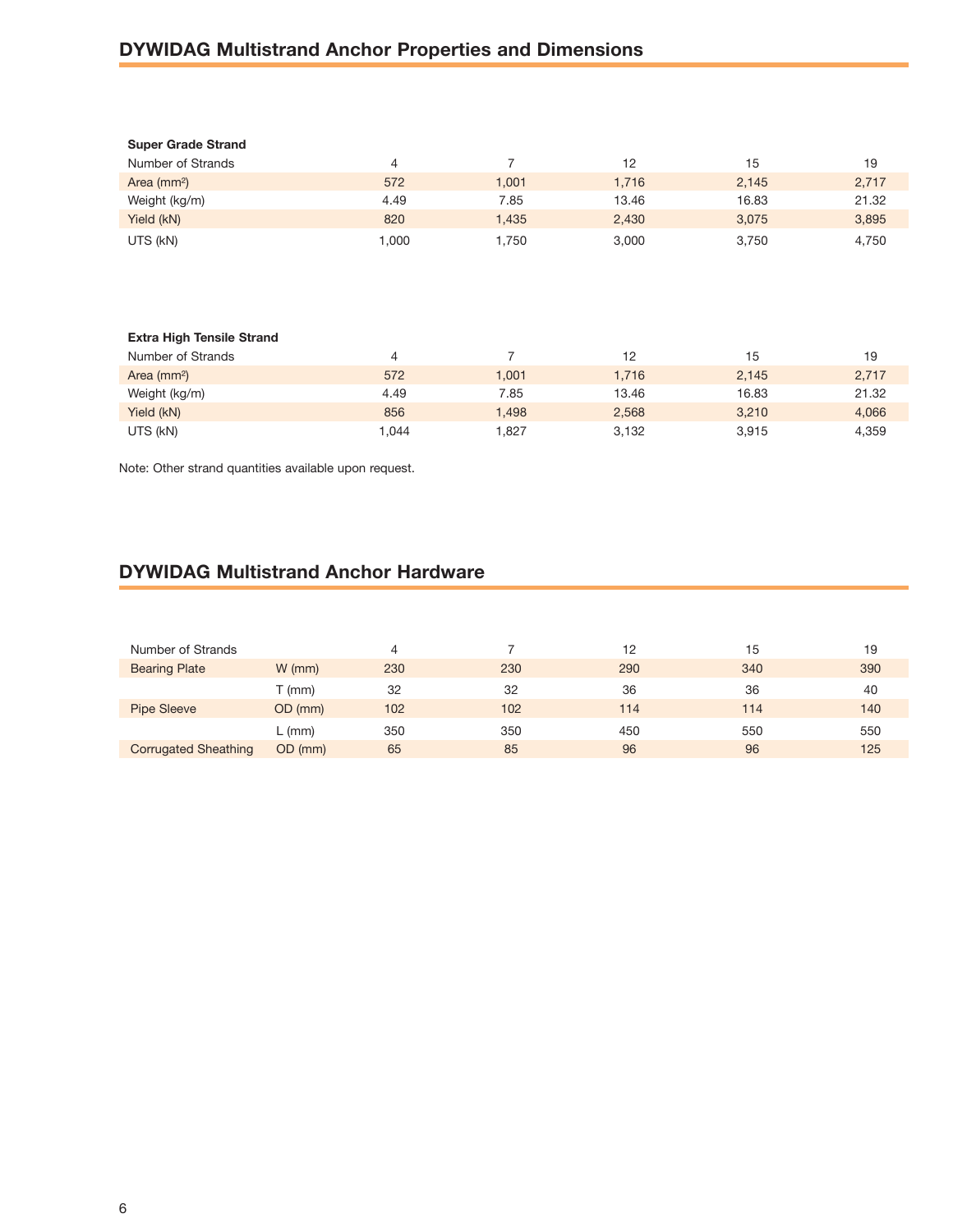#### **Tensioning of DYWIDAG Multistrand Anchors**

All jacks are calibrated with their respective pressure gauges. For installation and stressing efficiency, most DYWIDAG jacks for multistrand anchors are equipped with internal strand guide tubes and automatic strand gripping and releasing devices.

These features make jack installation a fast, one-step operation with small wedge seating loss.

For safety, all jacks feature a check valve which holds the pressure in the unlikely event of hydraulic failure. For reliability, the jacks are equipped with a special plate for seating all wedges simultaneously.

#### **DYWIDAG Strand Anchor Jacks**



Jack 1,500 kN

| Jack Type | Length | O. D.<br>A | <b>Stroke</b> | <b>Piston</b><br>Area | Capacity | Weight |
|-----------|--------|------------|---------------|-----------------------|----------|--------|
|           | (mm)   | (mm)       | (mm)          | $\rm (cm^2)$          | (kN)     | (kg)   |
| 1,100 Mp  | 720    | 267        | 150           | 235.6                 | 1.200    | 81     |
| 1,500 Mp  | 870    | 336        | 250           | 302.4                 | 1.500    | 125    |
| HOZ 3,000 | 1.200  | 385        | 250           | 508.9                 | 3.053    | 400    |
| HOZ 5,000 | 1.462  | 482        | 250           | 894.6                 | 4.200    | 600    |

| Strand: Super Grade and extra High Tensile |  |  |  |                                                       |  |                                            |  |  |                                                           |  |  |  |  |      |       |    |
|--------------------------------------------|--|--|--|-------------------------------------------------------|--|--------------------------------------------|--|--|-----------------------------------------------------------|--|--|--|--|------|-------|----|
| No. of strands                             |  |  |  |                                                       |  | 2 3 4 5 6 7 8 9 10 11 12 13 14 15 16 17 18 |  |  |                                                           |  |  |  |  | - 19 | 20 21 | 22 |
| 1,100 Mp                                   |  |  |  | $\bullet$ $\bullet$ $\bullet$ $\circ$ $\circ$ $\circ$ |  |                                            |  |  |                                                           |  |  |  |  |      |       |    |
| 1,500 Mp                                   |  |  |  | $O$ $O$ $O$ $\bullet$ $\bullet$ $\bullet$             |  |                                            |  |  |                                                           |  |  |  |  |      |       |    |
| HOZ 3,000                                  |  |  |  |                                                       |  |                                            |  |  | $\bullet\quad\bullet\quad\bullet\quad\bullet\quad\bullet$ |  |  |  |  |      |       |    |
| HOZ 5,000                                  |  |  |  |                                                       |  |                                            |  |  |                                                           |  |  |  |  |      | .     |    |

 $\bullet$  Standard  $\qquad$  Optional